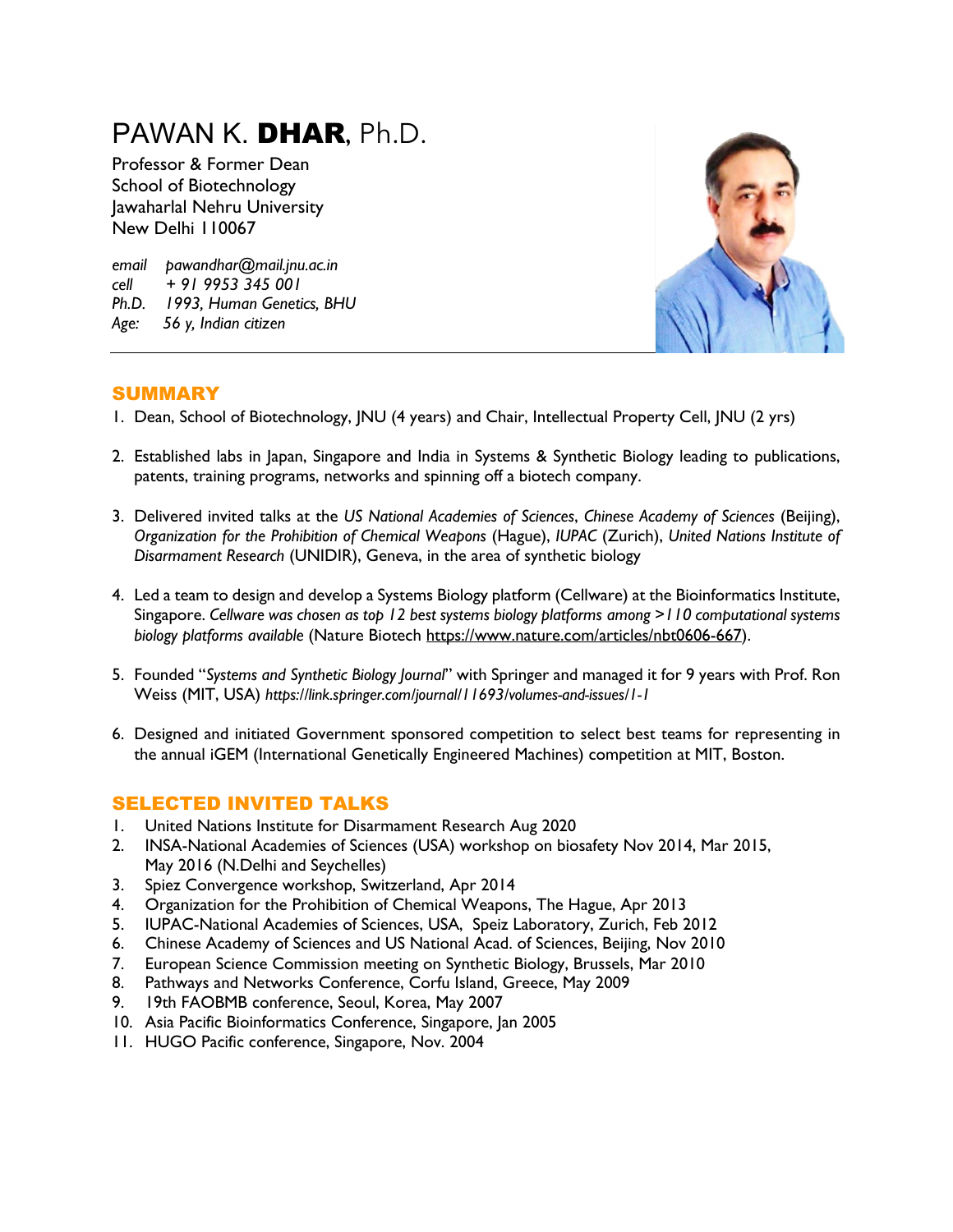## ADMINISTRATIVE EXPERIENCE

**Within Jawaharlal Nehru University, New Delhi**

| Member | Executive Council, 2 <sup>nd</sup> term            | (completed) |
|--------|----------------------------------------------------|-------------|
| Member | Academic Council, 2 <sup>nd</sup> term             | (completed) |
| Member | The Court, 2 <sup>nd</sup> term                    | (completed) |
| Member | Selection Committee, Faculty & Admin               | (completed) |
| Member | <b>Corpus Fund Committee</b>                       | (ongoing)   |
| Member | Screening Committee, ABV School of Management      | (completed) |
| Member | Special Committee, Special Centre for Nanosciences | (ongoing)   |
| Chair  | Intellectual Property Cell                         | (completed) |
| Chair  | <b>Research Excellence Award Committee</b>         | (completed) |
| Chair  | Distinguished Alumni Award Committee               | (completed) |
| Chair  | <b>Research Publications Review Committee</b>      | (completed) |
| Chair  | <b>Resource Mobilization Committee</b>             | (ongoing)   |
| Chair  | <b>EDU ERP Committee</b>                           | (ongoing)   |
| Chair  | Finance Committee, JNU Foundation for Innovation   | (ongoing)   |

**Feb-Mar 2019**: Participated in the *Leadership for Academicians Program* (**LEAP**), organized by the Ministry of Human Resource Development, *Govt of India* and *National University of Singapore*. LEAP program was aimed at training senior academic heads who are likely to assume leadership roles in the future. The program was about problem-solving, handling stress, team building work, conflict management, developing communication skills, understanding and coping with the complexity and challenges of governance in Higher Educational Institutions, financial & general administration.

**Outside JNU**

| Member | Academic Committee, Raman Research Institute, Bangaluru         | (ongoing)   |
|--------|-----------------------------------------------------------------|-------------|
| Member | Academic Committee, DRDO, New Delhi                             | (ongoing)   |
| Member | Advisory Committee, Hunt for Vaccine, Govt. of India & UK Govt. | (ongoing)   |
| Member | Academic Committee, CDRI, Lucknow                               | (ongoing)   |
| Member | Academic Committee, LBS NAA, Mussoorie                          | (ongoing)   |
| Member | JNU-Indian Naval Academy Kerala, Academic Committee             | (ongoing)   |
| Member | <b>IMTECH Research Council, Chandigarh</b>                      | (ongoing)   |
| Member | Academic Committee, THSTI, Faridabad                            | (ongoing)   |
| Member | JNU-NII Academic Committee, New Delhi                           | (ongoing)   |
| Member | Academic Advisory Council, CEC, IUAC, New Delhi                 | (ongoing)   |
| Member | NIPGR Academic Committee, New Delhi                             | (ongoing)   |
| Member | THSTI Academic Committee, Faridabad                             | (ongoing)   |
| Member | DBT Task Force, Genome Engineering, New Delhi                   | (ongoing)   |
| Member | DBT Human Resource Development Program, New Delhi               | (ongoing)   |
| Member | Indian Oil Company, Faridabad - Biosafety committee             | (ongoing)   |
| Member | Oversight Committee, DBT Bioenergy Centres                      | (completed) |
| Member | MHRD, Selection Committee, Commonwealth Scholarship UK          | (completed) |
| Member | MHRD, Selection Committee, Scholarship, Japan                   | (completed) |
| Member | DBT, Task Force, Marine Biotechnology, New Delhi                | (completed) |
| Member | JNU-CCMB Hyderabad Academic Committee                           | (ongoing)   |
| Member | NII, Faculty promotion Screening Committee, New Delhi           | (completed) |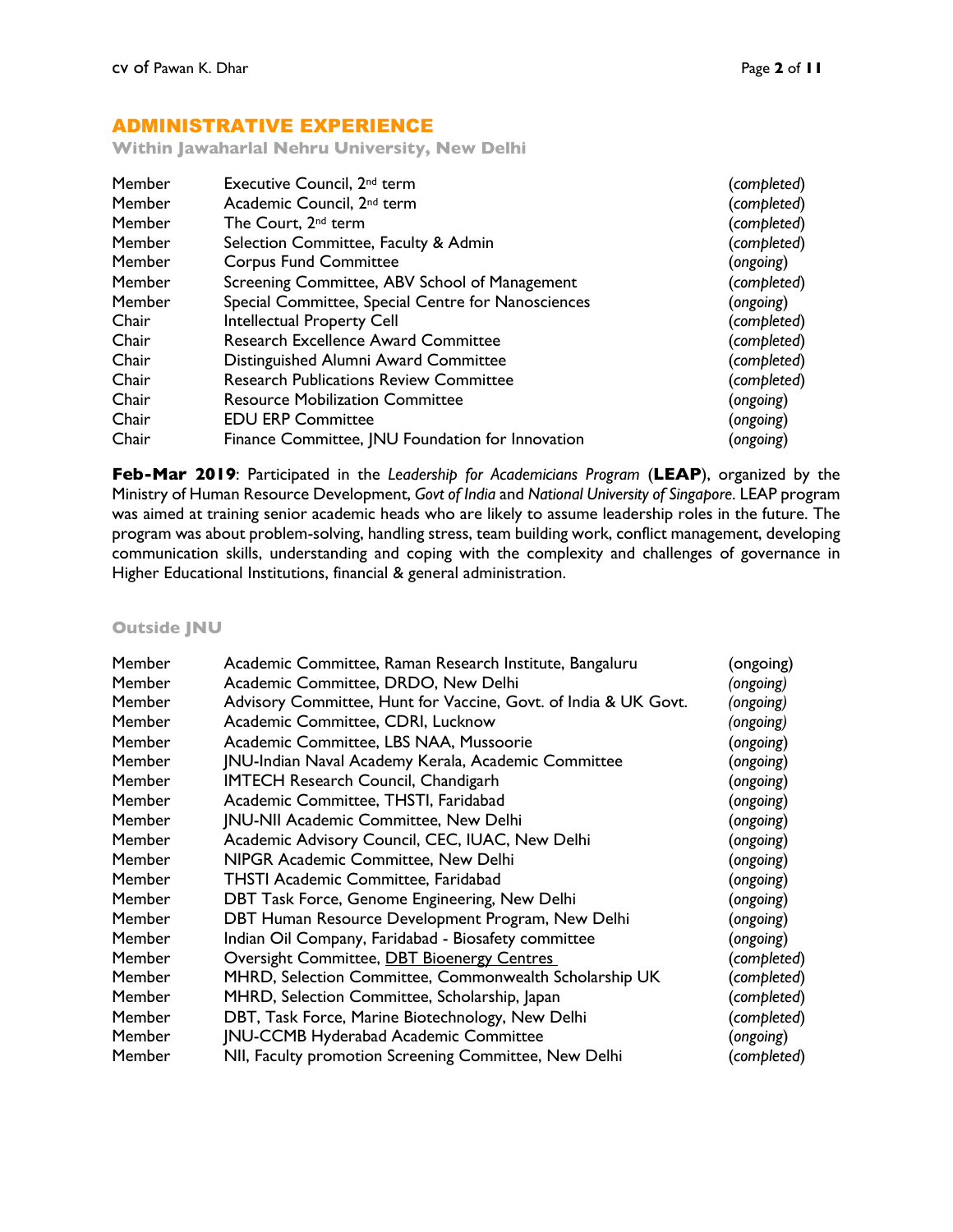#### PROFESSIONAL HISTORY

- 1. Professor and Head, Synthetic Biology group, March 2015 ongoing School of Biotechnology, **Jawaharlal Nehru University**, New Delhi
- 2. Professor & Dean, School of Biotechnology, May 2016 May 2021 **Jawaharlal Nehru University**, New Delhi
- 3. Professor, Synthetic Biology. 2013-2015 Dept. of Life Sciences, School of Natural Sciences, **Shiv Nadar University**, Greater Noida
- 4. Professor and Head, Dept of Genetics and Molecular Biology, 2011-2012 School of Biomedical Sciences, **Symbiosis International University**, Pune
- 5. Director (Prof. level), Centre for Systems and Synthetic Biology, 2010 2011 **University of Kerala**, Trivandrum, Kerala
- 6. Senior Scientist, Synthetic Biology, 2006 2009 **RIKEN Advanced Sciences Institute**, Yokohama, Japan *Adjunct Faculty, Tokyo Medical and Dental University*
- 7. Senior Scientist & Group Leader, Systems Biology, 2002 2005 **Bioinformatics Institute**, A\*STAR, (Adjunct Faculty, NUS), Singapore
- 8. Assistant Professor, Systems Biology, 2001-2002 Institute of Advanced Biosciences, Tsuruoka, Japan, **Keio University**, Japan
- 9. Visiting Scientist, 2000 2001 Dept. of Radiation Genetics, **Kyoto University**, Japan
- 10. Associate Professor & Lab Head 1997 2000 Human Genetics Division, **Manipal University**, Karnataka
- 11. Visiting Scientist, 1997 Institute for Medical Radiation Biology, **University of Essen**, Essen, Germany
- 12. Assistant Professor & Lab Head, 1993- 1996 Human Genetics Division, **Manipal University**, Karnataka

#### INDUSTRY EXPERIENCE

- 1. Led a RIKEN Institute (Yokohama) and **Tata Consultancy Services** (Hyderabad) project on computational metagenomics (2007-2009). The aim of this project was a develop a computational pipeline from a DNA sequence input to a metabolic pathway prediction.
- 2. Led an **Intel Symbiosis University** project on computational study of H1N1 (2011-2012). The aim of this project was to predict the future stable variants of the H1N1 virus using a number of computational structure and molecular interaction prediction methods.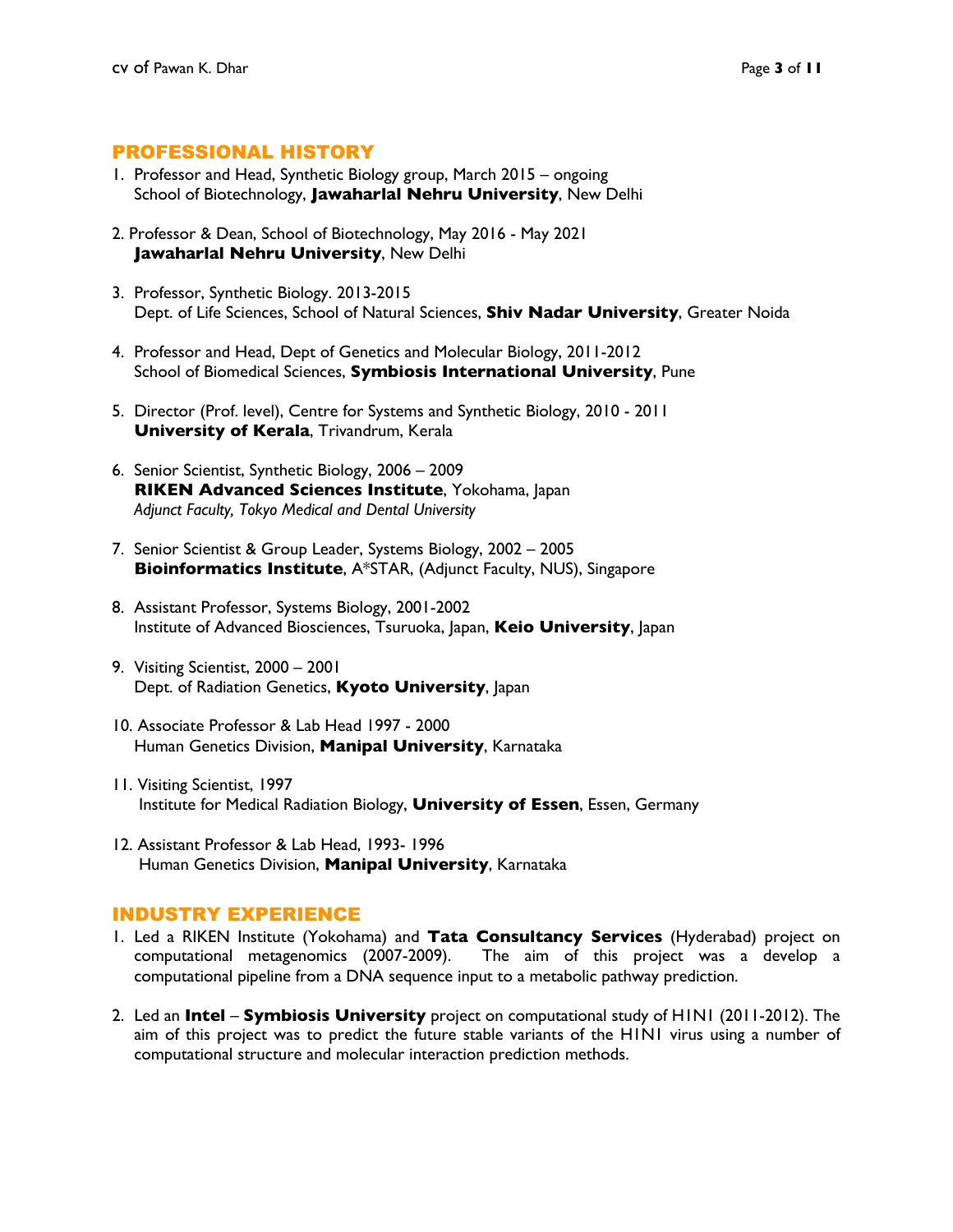3. Co Founder & Chief Mentor, **Foresight Biotech Pvt Ltd**, (FSB) JNU, New Delhi. FSB is the first biotech company incubated at JNU. It is a DIPP recognized, spin-off and works on the model of licensing / selling molecules and creating patent bank

## FUNDING HISTORY

**Extramural funding**

#### **ONGOING**

| Title<br>Amount | Capacity building for marine synthetic biology in India<br>$\sim$ USD 260 K                                            |
|-----------------|------------------------------------------------------------------------------------------------------------------------|
| Team            | Pawan K. Dhar (Co-ordinator and PI), Co PIs: Prof. Bright Singh (CUSAT),<br>Dr. Joseph Selvin (Pondicherry University) |
| Agency          | Dept. of Biotechnology, Govt. of India                                                                                 |
| Duration        | 3 years (completed, June 2021)                                                                                         |
| Title           | Policy and Research planning for synthetic biology                                                                     |
| Amount          | $USD \sim 40 K$                                                                                                        |
| Team            | Pawan K. Dhar (Co-ordinator and PI), Co PI: Dr. Balakrishna Pisupati (FLEDGE)                                          |
| Agency          | Dept. of Biotechnology, Govt. of India                                                                                 |
| Duration        | I year (completed, Dec 2020)                                                                                           |
| Title           | Designing next generation platform for recombinant protein production in E.coli                                        |
| Amount          | $USD \sim \square I K$                                                                                                 |
| Team            | Pawan K. Dhar (PI), Co PI: Dr. Gaurav Pandey (IP University)                                                           |
| Agency          | Dept. of Biotechnology, Govt. of India                                                                                 |
| Duration        | 3 year (completed, Dec 2020)                                                                                           |

## **Intramural funding**

| Title:<br>Amount:<br>Agency:<br>Duration | Design, synthesis and application of artificial enzymes derived from noncoding<br>DNA towards therapeutic purposes (ongoing)<br>USD $\sim$ 30 K<br><b>JNU, UPE II (ID: 184)</b><br>5 years (completed 2020) |
|------------------------------------------|-------------------------------------------------------------------------------------------------------------------------------------------------------------------------------------------------------------|
| Title:                                   | Synthetic Biology                                                                                                                                                                                           |
| Amount:                                  | $\sim$ USD 3 million                                                                                                                                                                                        |
| Agency:                                  | RIKEN, Yokohama, Japan                                                                                                                                                                                      |
| Duration                                 | 3 years (2006-2009)                                                                                                                                                                                         |
| Title:                                   | <b>Computational Systems Biology</b>                                                                                                                                                                        |
| Amount:                                  | $\sim$ USD 1 million                                                                                                                                                                                        |
| Agency:                                  | ASTAR, Biopolis, Singapore                                                                                                                                                                                  |
| Duration                                 | 3 years (2002 - 2005)                                                                                                                                                                                       |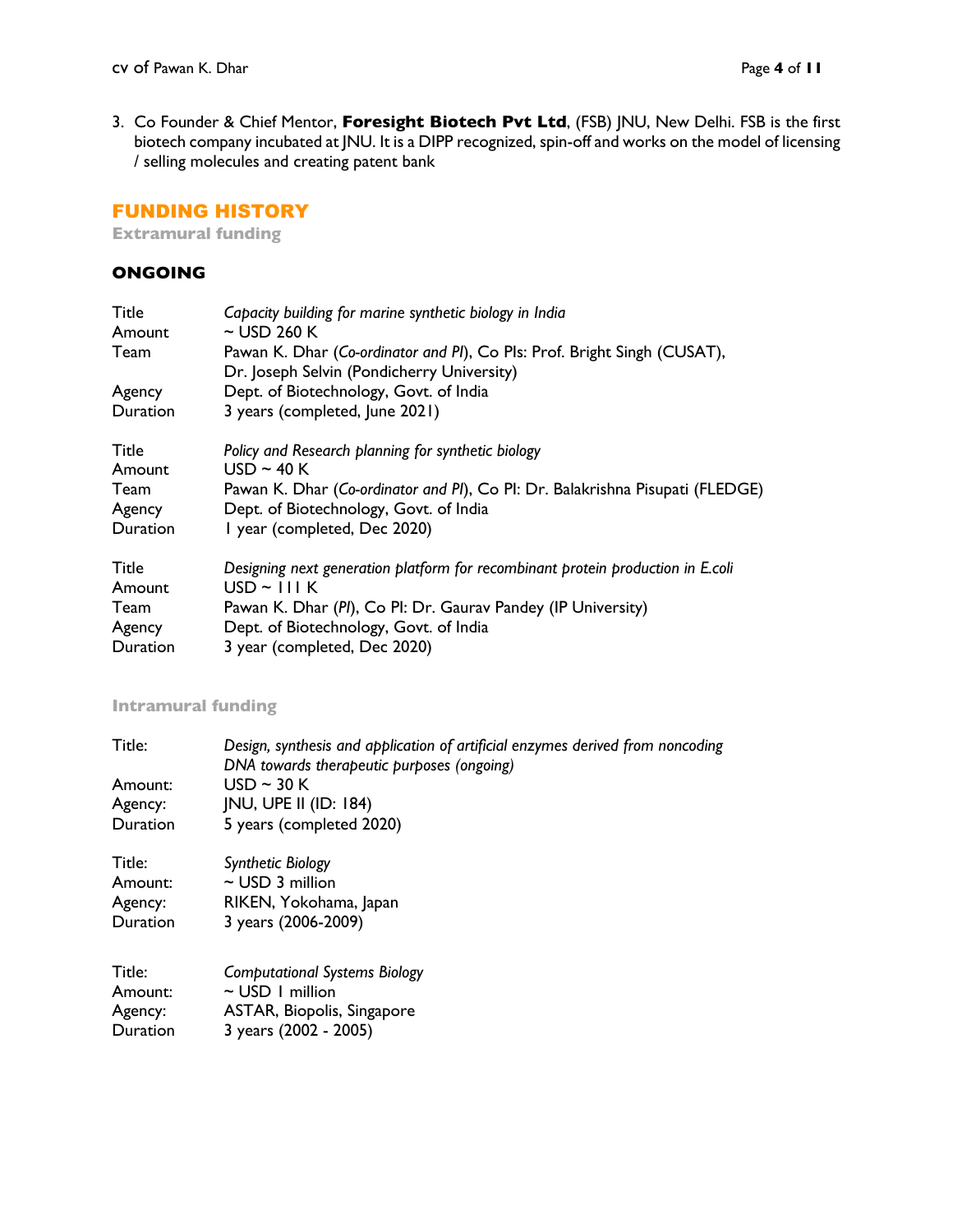## PATENTS SUMMARY

- *1. Oct. 16, 2015 Ref: PCT/IB2015/057964 (US Patent office)* **A BIOMOLECULE BASED DATA STORAGE SYSTEM** Girik MALIK and Pawan K. DHAR, IP filing company: SS Rana, New Delhi
- *2. Apr 28, 2016 Ref: 201611014807 (Indian Patent Office) July 19, 2016 PCT/IB2016/054294 (International Patent)* **METHOD OF DATA COMPRESSION AND DECOMPRESSION** Girik MALIK, and Pawan K. DHAR, IP filing company: SS Rana, New Delhi
- 3. Dec 30, 2020. Ref. no. 4801594 Registry of Trademarks, India) **CLEARX9 - CULTURE MEDIA SUPPLEMENT** Co-Inventors: Siddharth Manvati, Pawan K. Dhar, IP filing company: SS Rana, New Delhi

## TEACHING

**PHILOSOPHY:** To offer practical skills, train students to think beyond and encourage social responsibility. Paper degrees are getting increasingly redundant. Grades do not reflect hands-on skills in many cases. The key is to focus on practical skills that are usable in academia and industry. Students have a better innate ability to take risks than guides. The key is to motivate them to think beyond. Our lectures are based on research publications. The purpose is to generate good unanswered questions in the class. We are not used to predicting and designing the future. This needs to change. Every innovation comes at some cost to the planet. We need all-inclusive and socially responsible innovations that improve quality of life, causing least damage to the environment and uses renewable natural resources.

**COURSE CONTENT:** Historical perspective of synthetic biology, logic gates, analog and digital systems, biobricks, MIT Registry of standard Biological parts, synthetic genes and proteins, repressilator, bacterial camera, toggle switch, minimal synthetic cell, synthetic genome, health, environment and industry applications (therapeutic, biosensors, bioenergy), bioCAD platforms, iGEM, ethics, safety, applications.

| 2015-2021 | School of Biotechology, Jawaharlal Nehru University, New Delhi<br>Masters and Ph.D. students: Course Code BT 222                                              |
|-----------|---------------------------------------------------------------------------------------------------------------------------------------------------------------|
| 2014      | Department of Life Sciences, Shiv Nadar University, Greater Noida, UP<br>Course Code: BIO 524, 4 credits, 60 hrs, level: PhD                                  |
| 2012      | Symbiosis School of Biomedical Sciences, Symbiosis International<br>University, Pune, Maharashtra<br>Course code: 040342209, 5 credits, 75 hours, level M.Sc. |

#### **LEARNING OBJECTIVES**

By completing this course, students understand:

- Engineering concepts and approaches that made the foundation of this new discipline.
- Success stories, struggles and failures in the field
- Practical skills of relevance to the emerging needs of the community
- Emerging regulatory bottlenecks, ethical, safety and security issues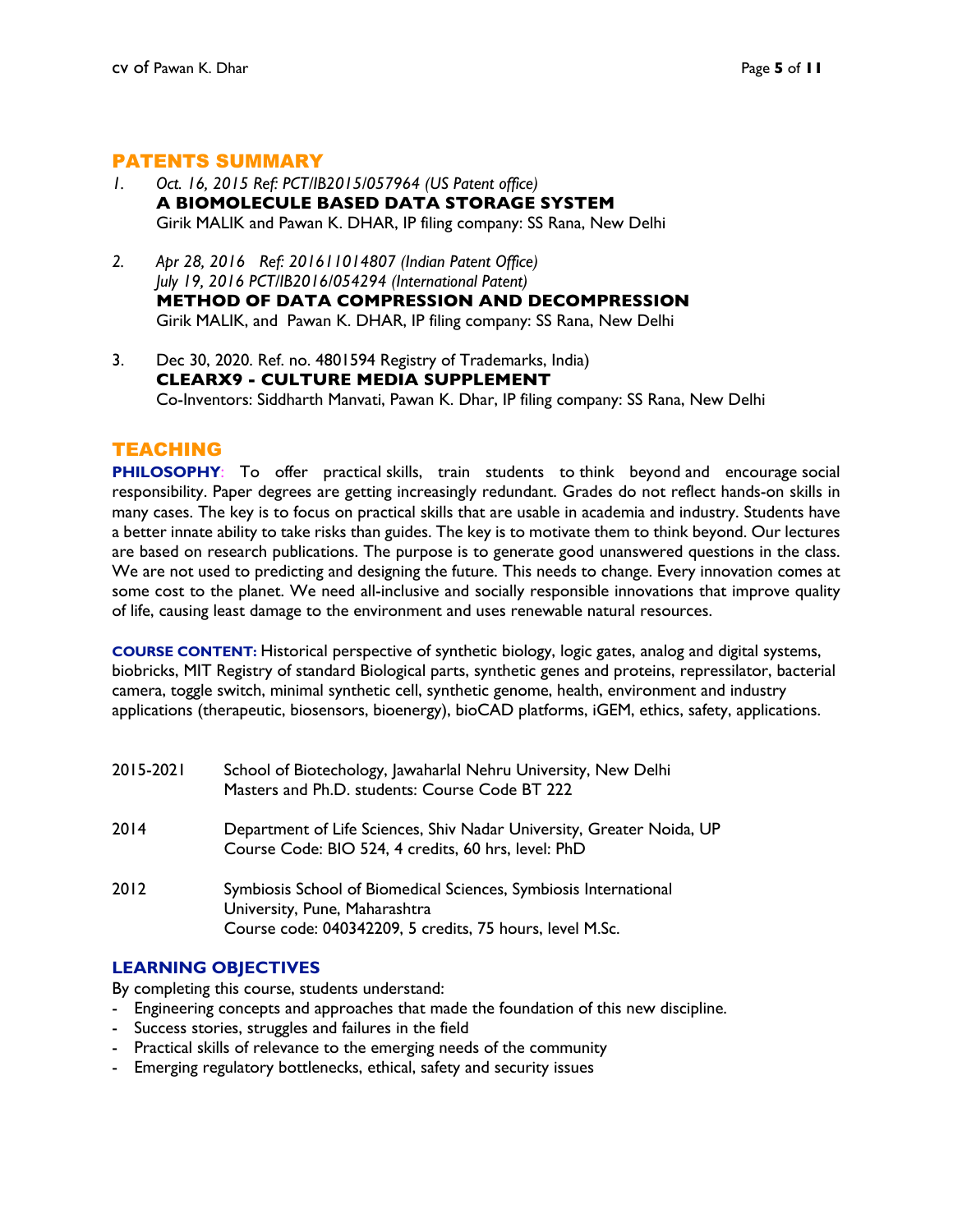#### EDUCATION

- 1993 Ph.D. in Human Genetics, Banaras Hindu University, Varanasi, UP
- 1986 Masters in Zoology, 1st Div, specialization in genetics, University of Jammu, J&K
- 1984 Bachelors in Science, 1st Div, University of Jammu, J&K
- 1981 First year TDC (12th Std), SP College, Srinagar, Kashmir, J&K
- 1981 PUC (11th Std), SP College, Srinagar, Kashmir, J&K
- 1980 Matriculation, 1st Div, National High School, Srinagar, Kashmir, J&K

## PUBLICATIONS

#### **SYNTHETIC BIOLOGY**

- 100. Binay Panda, Pawan K Dhar, Building Biofoundry India: challenges and path forward, *Synthetic Biology*, 2021;, ysab015, https://doi.org/10.1093/synbio/ysab015
- 99. Singh V, Braddick D, Dhar PK. Exploring the potential of genome editing CRISPR-Cas9 technology. Gene. 2017: 599, 1-18.
- 98. Joshi K, Goyal S, Grover S, Jamal S, Singh A, Dhar P, Grover A. Novel group-based QSAR and combinatorial design of CK-1δ inhibitors as neuroprotective agents. BMC Bioinformatics. 2016: 17(Suppl 19):515.
- 97. Pawan K. Dhar, Satya Prakash Dash, Deepak Singh. Synthetic Biology and the responsible futures. BioVoice 2016: 2, 28-30 [click here to download the article]
- 96. Singh V, Dhar PK. Systems and Synthetic Biology (Springer, 2015) Top 25% downloaded eBook
- 95. Varughese D, AS. Nair, PK. Dhar. Function Annotation of Novel Peptides Generated from the non expressing genome of Drosophila melanogaster. Bioinformation 2017: 13(1):17-20.
- 94. P.R.Shidhi, Prashanth Suravajhala, Aysha Nayeema, Achuthsankar S. Nair, Shailja Singh and Pawan K. Dhar. Making novel proteins from pseudogenes. Bioinformatics. 2015: 31(1):33-9.
- 93. Navya Raj, Agnes Helen, N. Manoj, Harish G., Vipin Thomas, Shailja Singh, Seema Sehrawat, Shaguna Seth, Achuthsankar S. Nair, Pawan K. Dhar. In silico study of peptide inhibitors against BACE Sys. Synth.Biol. J. 2015 9: 67-72
- 92. Krishnan R, Vinod Kumar, Vivek Ananth, Shailja Singh, Achuthsankar S. Nair, Pawan K. Dhar. Computational identification of novel microRNAs and their targets in the malarial vector. Anopheles stephensi. Sys & Synth.Biol J 2015: 9: 11-7.
- 91. Singh D and PK Dhar. Exploring the Future of Synthetic Biology in India and its probable pathways from Infancy to Maturity. Curr Synthetic Sys Biol 2013, 1: 106
- 90. Singh, V, I. Mani, DK Chaudhary, PK Dhar. Metabolic Engineering of Biosynthetic Pathway for Production of Renewable Biofuels. Appl Biochem Biotechnol 2014: 172, 1158-1171
- 89. Joshi M, SV Kundapura, T Poovaiah, K Ingle, PK Dhar. Discovering Novel Anti-Malarial peptides from the Not-coding Genome - A Working Hypothesis. Curr Synth Sys Biol 2013, 1:1
- 88. Dhar PK. Synthetic biology and biomediated synthesis of organic chemicals. In the "Impact of scientific developments on the chemical weapons convention" IUPAC technical report. Smallwood K, Trapp R, Mathews R, Schmidt B, Sydnes LK (2013)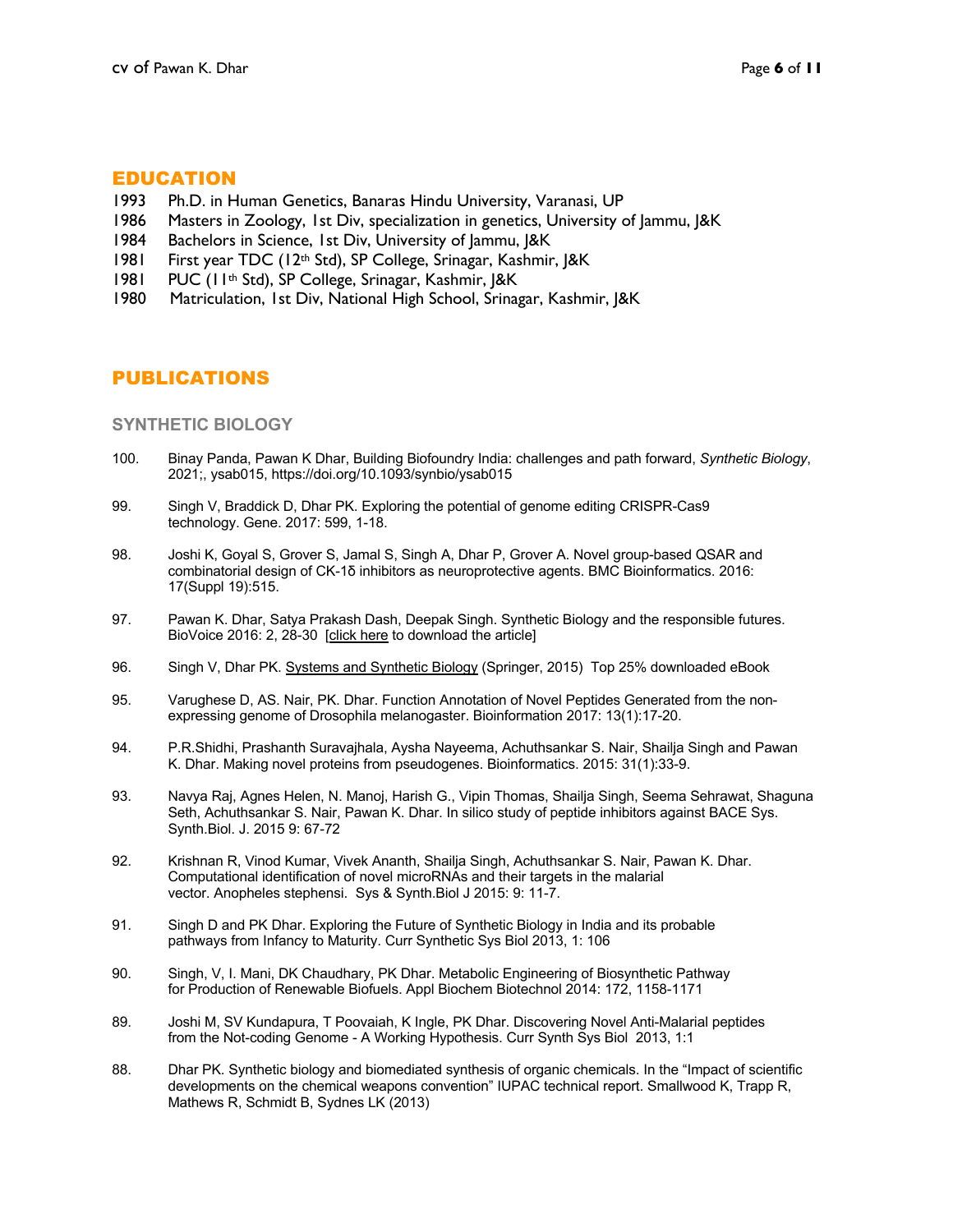- 87. Dhar PK. Will recombinant DNA technology become obsolete? Nature India, Dec 2012
- 86. Dhar PK (2011): Emerging trends in synthetic biology. In the "Trends in Science and Technology Relevant to the Biological & Toxin Weapons Convention". US National Academies of Sciences. ISBN- 13:978-0-309-20929-8
- 85. Dhar PK (2010): Synthetic Biology in India and Japan. In the "Synthetic Biology from Science to Governance" European Science Commission meeting, Brussels. The report described our work "potentially ground breaking"
- 84. Dhar PK. Hacking the genetic code. Nature India, Aug 2011
- 83. Dhar PK. Making a genome. Nature India, April 2011
- 82. Krishnan R et al. Building momentum for systems and synthetic biology in India. Sys Syn Biol. 2010: 4, 237-40
- 81. Dhar PK et al. Synthesizing non-natural parts from natural genomic template. J. Biol. Engg. 2009: 3, 2

#### **PUBLICATIONS IN SYSTEMS BIOLOGY AND BIOINFORMATICS**

- 80. Sundararajan VS, Malik G, Ijaq J, Kumar A, Das PS, P R S, Nair AS, Dhar PK, Suravajhala P. HYPO: A Database of Human Hypothetical Proteins. Protein Pept Lett. 2018;25(8):799-803.
- 79. Krishnan R, AS Nair, Pawan K Dhar. Computational study of HUB microRNA in human cardiac diseases. Bioinformation 2017: 13, 17-20.
- 78. Kopal Joshi, Sukriti Goyal, Sonam Grover, Salma Jamal, Aditi Singh, Pawan Dhar and Abhinav Grover Novel group-based QSAR and combinatorial design of CK-1δ inhibitors as neuroprotective agents. BMC Bioinformatics 2016 (accepted)
- 77. Dhar PK. Converting Life into numbers. IJCB 0007:98-99, 2012
- 76. Namboodiri S, A Giuliani, PK Dhar (2012): Looking for a sequence based allostery definition: a statistical journey at different resolution scales. J. Theor. Biol 304:211-8
- 75. Dhar PK. Virtual Cell: computing human brain. Nature India, April 2012
- 74. Dhar PK: Virtual cell: computing human skin. Nature India, Mar 2012
- 73. Dhar PK. Virtual Cell: Making a virtual human liver. Nature India, Feb 2012
- 72. Dhar PK. Virtual Cell: Making a virtual heart. Nature India, Jan 2012
- 71. Dhar PK. Virtual cell: Making tiny life forms. Nature India, Dec. 2011
- 70. Dhar PK. Virtual Cell: How to make one. Nature India, Nov 2011
- 69. Dhar PK. Virtual Cell. Nature India, Oct. 2011
- 68. Aswathi BL, AS Nair, A Sivasankaran, PK Dhar (2011): Identification of hub proteins from sequence. Bioinformation 7,163-8
- 67. Tun K, Menghini M, Dhar PK, Tanaka H, Giuliani A (2011): Why so few drug targets: a mathematical explanation. Current Computer-Aided Drug Design 7, 206-213
- 66. Dhar PK (2011): A periodic table for biology. Nature India, May 2011.
- 65. Dhar PK (2011): Finding new laws in biology. Nature India, Mar 2011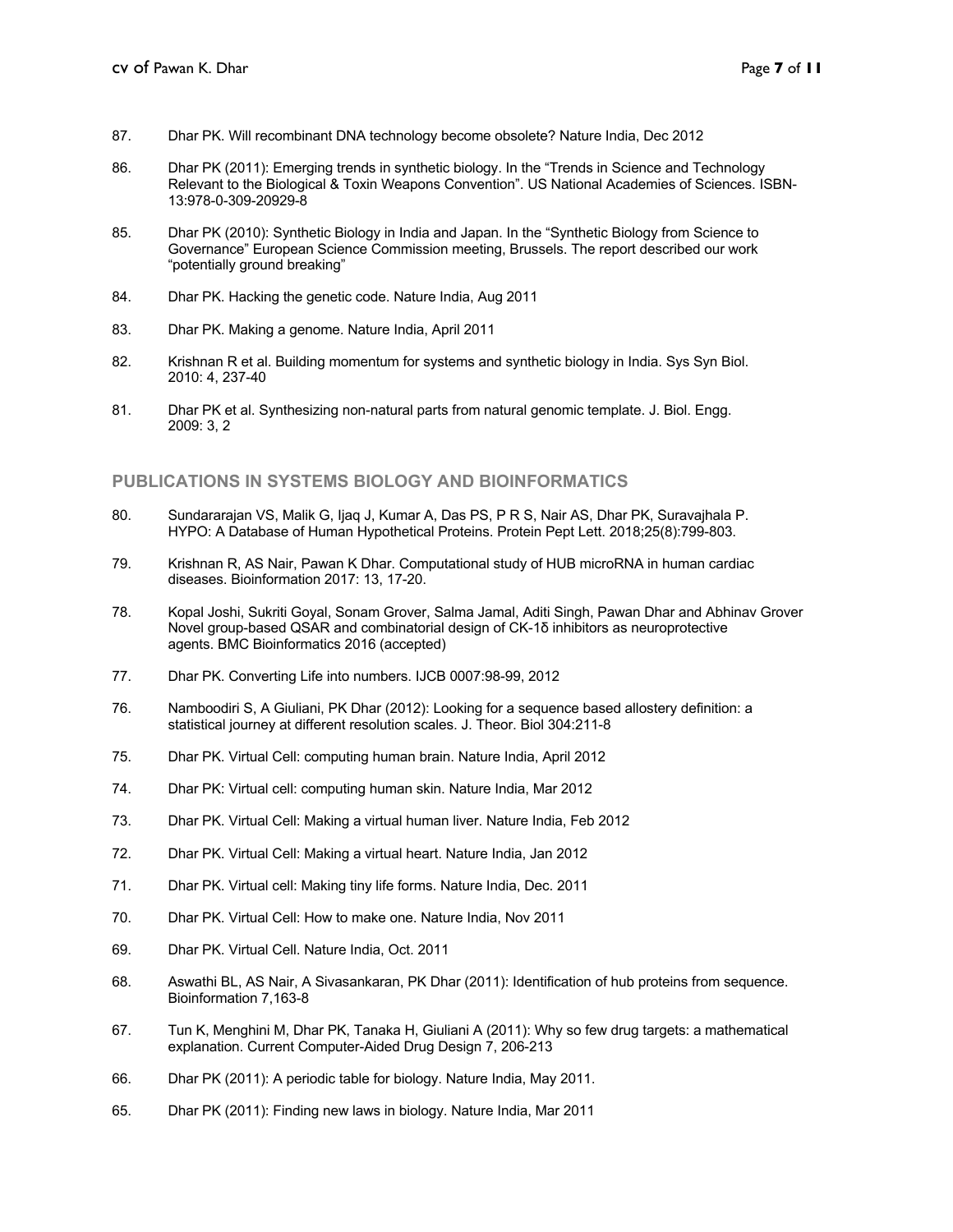- 64. Krishnan R, Manjaly-Antony LA, PK Dhar (2010): Building momentum for systems and synthetic biology in India. Sys. Synth. Biol. 4, 237-40.
- 63. Namboodiri S, Verma C, Dhar PK, Giuliani A, Nair AS (2010): Sequence signatures of allosteric proteins towards rational design . Sys. Synth. Biol 2010: 4(4):271-80
- 62. Dhar PK, A.Giuliani. Laws in Biology: why so few ? Sys. Synth. Biol 2010: 4, 7-13
- 61. Rao R, K. Tun, Y. Makita, PK Dhar (2009): Amino-acid Residue Association models for large scale protein- protein interaction prediction In Silico Biol 2009: 9, 0015
- 60. Tun K, Raghuraj Rao, L Swamedham, PK Dhar (2009): Rich can get poor an evolutionary study of hub proteins. Sys. Synth. Biol. 2009: 2, 75-82
- 59. Dhar PK (2007): The next step in biology: A periodic table? J. of Biosciences, 2007: 2, 1005-8
- 58. Dhar PK, R. Weiss (2006): Enabling the new biology of 21st century. Sys. Synth. Biol 1(1), 1-2
- 57. Tun K, PK Dhar, MC Palumbo, A. Giuliani (2006): Metabolic Pathways Variability and Sequence / Networks Comparisons. BMC Bioinformatics 7, 24
- 56. Palumbo MC, A Colosimo, K Tun, PK Dhar, A Giuliani (2006): Networks Everywhere? Some general implications of an emergent metaphor. Current Bioinformatics 1, 219-234
- 55. Mondry A, Z.Wang, P.K.Dhar (2005): Bone and the kidney: A systems biology approach to the molecular mechanisms of renal osteodystrophy . Curr Mol Med 5, 489-496
- 54. Dhar PK (2005): Systems Biology is all noise. Current Science 88, 1022-23
- 53. Zhu H, Yinghui Wu, Sui Huang, Yan Sun, Pawan Dhar (2005): Cellular Automata With Object- Oriented Features For Parallel Molecular Network Modeling. IEEE Transactions in NanoBioscience 2005: 4, 141-148
- 52. Dhar PK, Tan Chee Meng et al (2005): Grid Cellware The first grid enabled Tool for Modeling And Simulating cellular processes. Bioinformatics 21, 1284-7
- 51. S. Arjun, Pawan Dhar, Masaru Tomita (2005): E-Cell System : Basic concepts and applications Kluwer Academic Publishers & Landes Biosciences. USA.
- 50. Zhu H, Sun Yan, G.Rajagopal, A.Mondry, Pawan Dhar (2004): Facilitating arrhythmia simulation: the method of quantitative cellular automata modeling and parallel running. BioMedical Engineering Online 3, 29: 1-15
- 49. Zhu H, Peter Pang, Yan Sun and Pawan Dhar (2004): Asynchronous Adaptive Time Step In Quantitative Cellular Automata Modeling. BMC Bioinformatics 5, 1-7
- 48. Dhar P (2004): Application of grid technology in systems biology: parameter estimation. IEEE Proceedings, BioGrid, Japan
- 47. Rizwan A, Arun Krishnan, Pawan Dhar (2004): A Parallel Implementation of Gillespie's Direct Method. Lecture Notes in Computer Science series 3037, 284-291
- 46. Dhar PK, Zhu Hao, Santosh Mishra (2004): Computational approach to systems biology: from fraction to integration and beyond. IEEE Transactions on Nano-Bioscience 3, 144-152
- 45. Dhar PK, TC Meng,S Somani, Li Ye, A Sairam, M Chitre, Z Hao, K Sakharkar. Cellware a new modeling and simulation tool for Computational Systems Biology. Bioinformatics 2004: 20, 1319- 1321 Covered by "The Scientist" magazine, July 05, 2004
- 44. Meng TC, Sandeep Somani, Pawan Dhar (2004) Modeling and simulation of biological systems with stochasticity. In Silico Biology 2004: 4, 0024.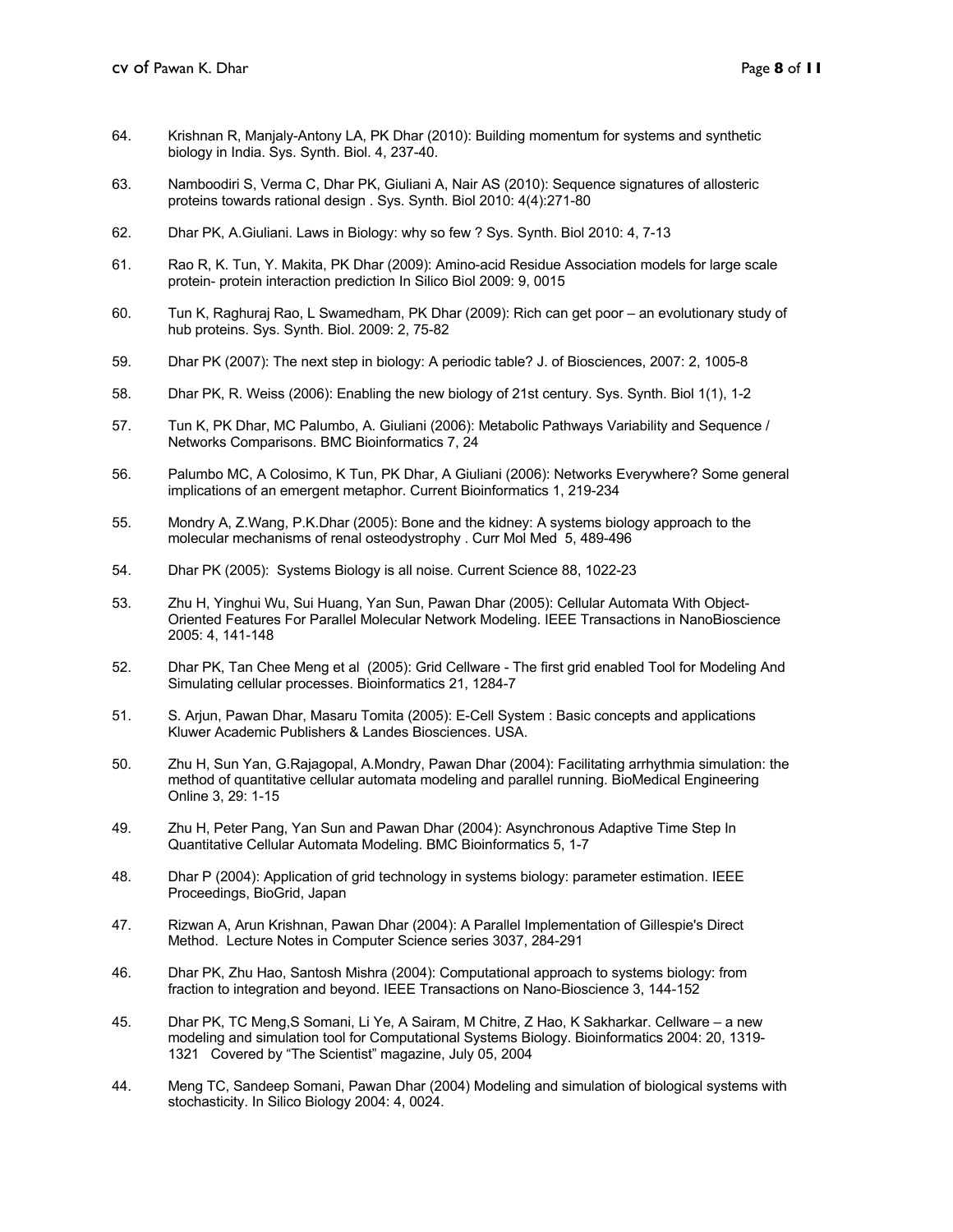- 43. Hao Z, Sui Huang, Pawan Dhar (2003): The next step in Systems Biology: Simulating temporo-spatial dynamics of the molecular networks. BioEssays 26, 68-72.
- 42. Hashimoto K, Sae Seno, Pawan Dhar, M.Tomita (2002): Integrative modeling of gene expression and metabolism in a cell. Artificial Life and Robotics 6: 99-107.

#### **PUBLICATIONS IN GENETICS AND MOLECULAR BIOLOGY**

- 41. Manvati S, Mangalhara KC, Kalaiarasan P, Chopra R, Agarwal G, Kumar R, Saini SK, Kaushik M, Arora A, Kumari U, Bamezai RNK, Dhar PK. miR-145 supports cancer cell survival and shows association with DDR genes, methylation pattern, and epithelial to mesenchymal transition. Cancer Cell Int. 2019: 6, 230
- 40. Manvati S, KC Mangalhar, J Khan, , GL Pathania, S Kaul, M Kaushik, A Arora, PK. Dhar. Deciphering the role of microRNA – A step by step guide. Gene Expression Patterns (accepted) 2017
- 39. Das P, Dlleepkumar R, AS Krishnan, AS Nair, PK Dhar, Oommen OV. Decahydroquinolines from the venom of a formicinae ant, Oecophylla smaragdina. Toxicon 2014: 92, 50-3.
- 38. Dhar PK. The dark matter of genome. Nature India, Jan 2013
- 37. Kumari U, PK Dhar, UM Dhanalekshmi, GK Bhat (2013): Fibroadenoma and breast cancer patients' lymphocytes sensitivity to gamma rays- An evaluation by micronuclei assay. Annals of Biological Research 4, 148-156.
- 36. Kumari U, PK Dhar, UM Dhanalekshmi, GK Bhat (2013): Significance of silver stained nucleolar organizer regions in benign breast diseases and breast cancer. Archives of Applied Science Research 5, 60-68.
- 35. Dhar PK. Will recombinant DNA technology become obsolete? Nature India, Dec 2012
- 34. Dhar PK. What's ailing our lungs? Nature India, July 2011
- 33. Dhar PK. Shape me up DNA.Nature India, June 2011
- 32. Dhar PK. Zincing towards genome engineering. Nature India Jan 2011
- 31. Dhar PK. 'Promoting' DNA once again. Nature India Dec 2010
- 30. Dhar PK. The Language of Life. Nature India Oct. 2010
- 29. Sakharkar KR, Pawan K. Dhar and Vincent T.K. Chow (2004): Genome reduction in prokaryotic obligatory intracellular parasites of humans – a comparative analysis. Int J Syst Evol Microbiol 54,  $1937 - 41$ .
- 28. Sonoda E, Zhao GY, Kohzaki M, Dhar PK, Kikuchi K, Redon C, Pilch DR, Bonner WM, et al (2007): Collaborative roles of gamma H2AX and Rad51 paralog Xrcc3 in homologous recombinational repair. DNA Repair 6,280-92.
- 27. Dhar PK (2004): The Cell equator more than poles apart. Trends in Biotechnology 22, 103-4
- 26. Dhar PK, E.Sonoda, A.Fujimori, Y.M.Yamashita, S Takeda (2001): Experimental evidence in support of chicken DT40 cell line as a unique model for DNA repair studies. Journal of Environ. Path and Toxicol, USA 20:273-283.
- 25. Fukushima T, M.Takata, C.Morrison, R.Araki, A.Fujimori, M.Abe, K.Tatsumi, M.Jasin, P.K.Dhar et al (2001): Genetic analysis of the DNA dependent protein kinase reveals an inhibitory role of Ku in late G2 phase DNA double strand break repair. JBC 276 (48), 44413-8.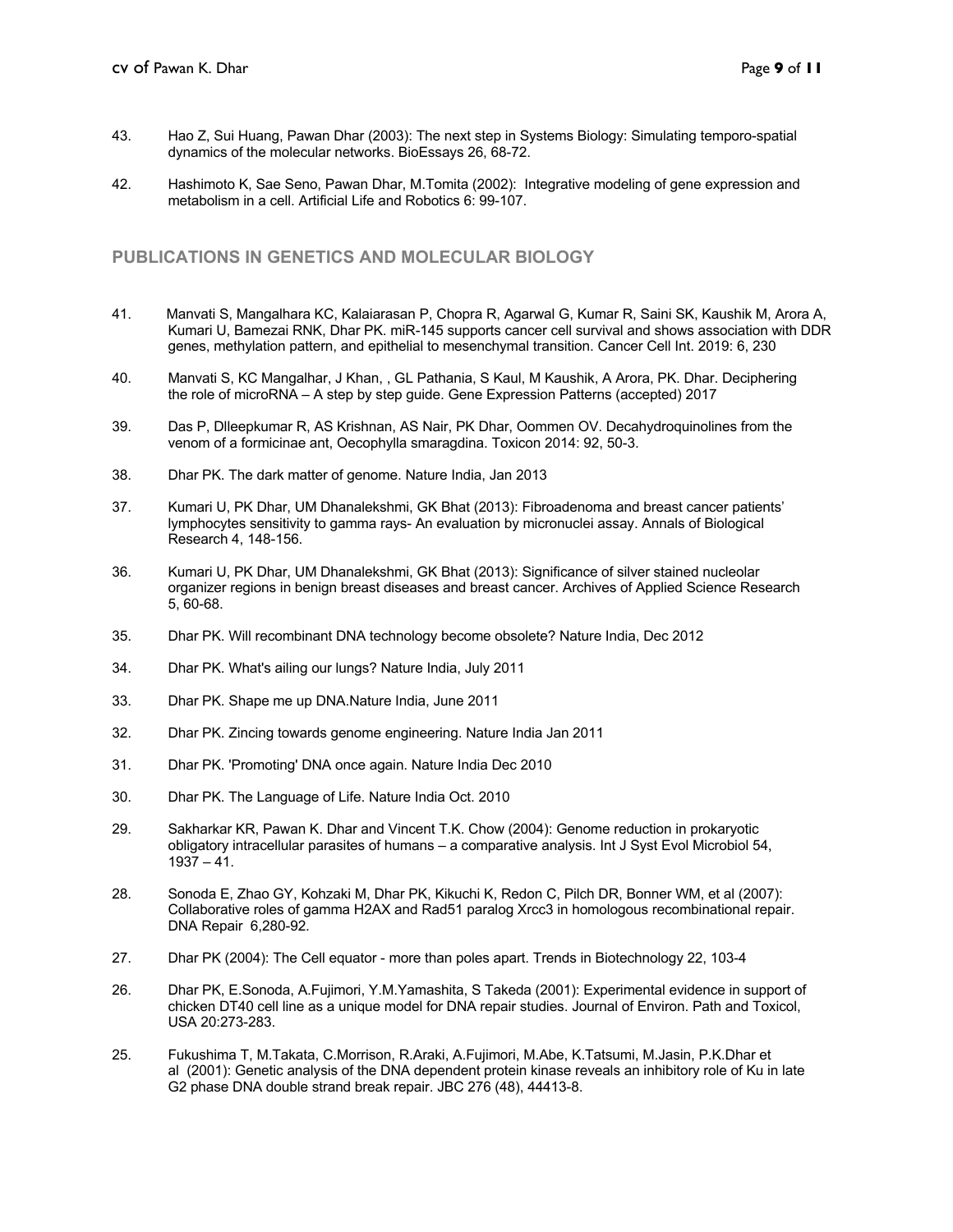- 24. Fujimori A, S.Tachiri, E.Sonoda, L.H.Thompson, Pawan K. Dhar, M.Hiraoka, S.Takeda et al (2001): Rad52 partially substitutes for the Rad51 paralog XRCC3 in maintaining chromosomal integrity in vertebrate cells. EMBO J 20, 5513-5520.
- 23. Dhar Pawan K, A.Kryscio, C.Streffer (2000): Application of FISH technique in normal, transformed and malignant cell lines using alpha pan centromeric DNA probes. Current Sci 78, 1247-49.
- 22. Dhar PK (2000): Mammalian cloning an evolutionary perspective. Current Sci. 78, 102.
- 21. Dhar PK, Rao TR, Sreekumaran Nair N, Mohan S, Chandra S, Bhat KR, Rao K (2000): Identification of risk factors for specific subsites within the oral and oropharyngeal region—a study of 647 cancer patients. Ind J Cancer 37(2-3),114-22.
- 20. Dhar P K, Y Kumar (2000): GenSoft 2000 A new software for diagnosing genetic diseases. Ind J Human Genet 5(1), 67-68.
- 19. Dhar PK, T.R.Rao, U.Harischandran, K.R.Bhat (1999): Diagnostic importance of nuclear morphometry in oral cancers. Ind J. Orofacial Genetics 2 (2); 15-21.
- 18. Dhar Pawan K (1999): Oral DNA vaccines The start of the art. Ind J Orofacial Genet 1, 11-4
- 17. Dhar Pawan K, S.Devi., et al (1996): Significance of Lymphocyte Sister Chromatid Exchanges in Ovarian Cancer patients . Cancer Genet & Cytogenet 89(2); 105-108.
- 16. Dhar PK, MR Kumar, S Nayak, et al 91995): A rapid staining and destaining technique for silver nucleolus organizer regions. Biotechnic and Histochemistry. 70(6); 302-30.
- 15. Bamezai R, Bhattacharya V, Husain SA, Dhar P K (1989): Genetics of non-syndromic cleft lip and palate - A five year study. DAE proceedings on Human Genetics 10, 55-60.

#### **BOOKS**

- 14. Genome Engineering via CRISPR-Cas9 system. Academic Press, USA. Vijai Singh, Pawan K. Dhar (2020)
- 13. Systems and Synthetic Biology Springer Publishers, USA Vikram Singh, Pawan Dhar (2015)
- 12. E-Cell System : Basic concepts and applications Kluwer Academic Publishers & Landes Biosciences. USA. S. Arjun, Pawan Dhar, Masaru Tomita (2005)
- 11. Textbook of Biochemistry Jay Pee Brothers Medical Publishers, New Delhi, (1998). Vasudevan DM, Sreekumari, S, Dhar Pawan, Bhat PG
- 10. Human Genetics Jay Pee Brothers Medical Publishers, New Delhi, (1997). Dhar Pawan
- 9. Latest Concepts in Medical Genetics KMC Press, Manipal, India, (1995) Dhar Pawan